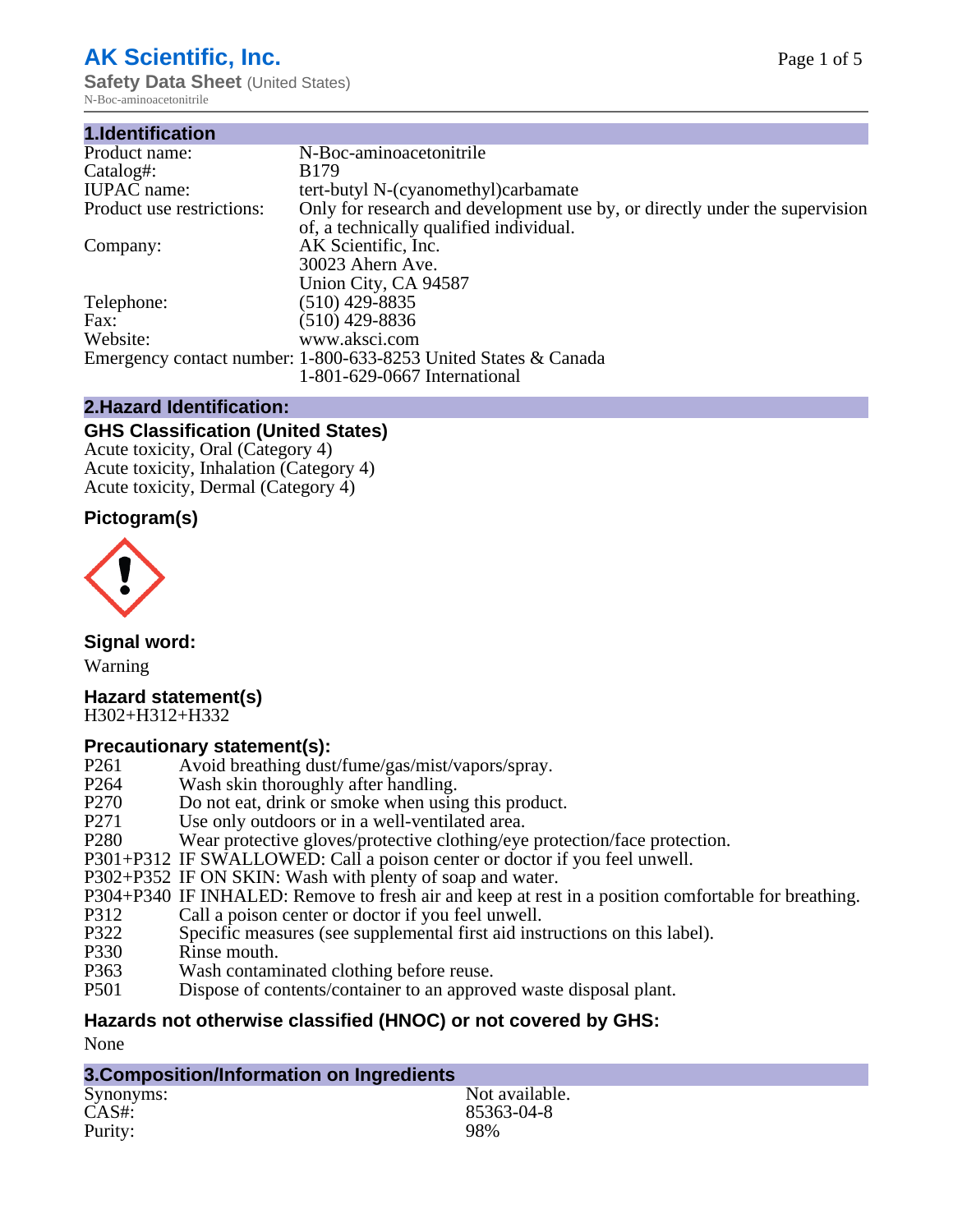EC: Not available.

#### **4. First Aid Measures**

**General Information:** Immediately remove any clothing contaminated by the product. Move out of dangerous area. Consult a physician and show this safety data sheet.

**Inhalation:** Move person to fresh air. If not breathing, give artificial respiration. If breathing is difficult, give oxygen. Obtain medical aid.

**Skin contact:** Immediately flush skin with running water for at least 15 minutes while removing contaminated clothing and shoes. Wash clothing before reuse. Obtain medical aid immediately.

**Eye contact:** Immediately flush open eyes with running water for at least 15 minutes. Obtain medical aid immediately.

**Ingestion:** Do NOT induce vomiting without medical advice. Rinse mouth with water. Never administer anything by mouth to an unconscious person. Obtain medical aid immediately.

**Most important symptoms and effects, both acute and delayed:** No further information available. Please see sections 2 and 11.

**Indication of any immediate medical attention and special treatment needed:** No further information available.

#### **5. Fire Fighting Measures**

**Suitable extinguishing media:** Use water spray, dry chemical, carbon dioxide, or chemical foam. **Specific hazards arising from the chemical:** Carbon oxides, Nitrogen oxides.

**Advice for firefighters:** As in any fire, wear a NIOSH-approved or equivalent, pressure-demand, self-contained breathing apparatus and full protective gear. During a fire, irritating and highly toxic gases may be generated by thermal decomposition or combustion.

#### **6. Accidental Release Measures**

**Personal precautions, protective equipment and emergency procedures:** Wear protective equipment and keep unprotected personnel away. Ensure adequate ventilation. Remove all sources of ignition. Prevent further leak or spill if safe to do so. For personal protective equipment, please refer to section 8.

**Environmental precautions:** Do not let product enter drains, other waterways, or soil.

**Methods and materials for containment and cleaning up:** Prevent further leak or spill if safe to do so. Vacuum, sweep up, or absorb with inert material and place into a suitable disposal container. Consult local regulations for disposal. See section 13 for further disposal information.

#### **7. Handling and Storage**

**Precautions for safe handling:** Avoid contact with skin, eyes, and personal clothing. Wash hands thoroughly after handling. Avoid breathing fumes. Use only with adequate ventilation. Wear suitable protective clothing, gloves, and eye/face protection. Keep away from sources of ignition. Minimize dust generation and accumulation. Keep container tightly closed. Open and handle container with care. Do not eat, drink, or smoke while handling.

**Conditions for safe storage, including any incompatibilities:** Store in a tightly-closed container when not in use. Store in a cool, dry, well-ventilated area away from incompatible substances. Keep away from sources of ignition. ,Store long-term at room temperature.

#### **8. Exposure Controls/Personal Protection**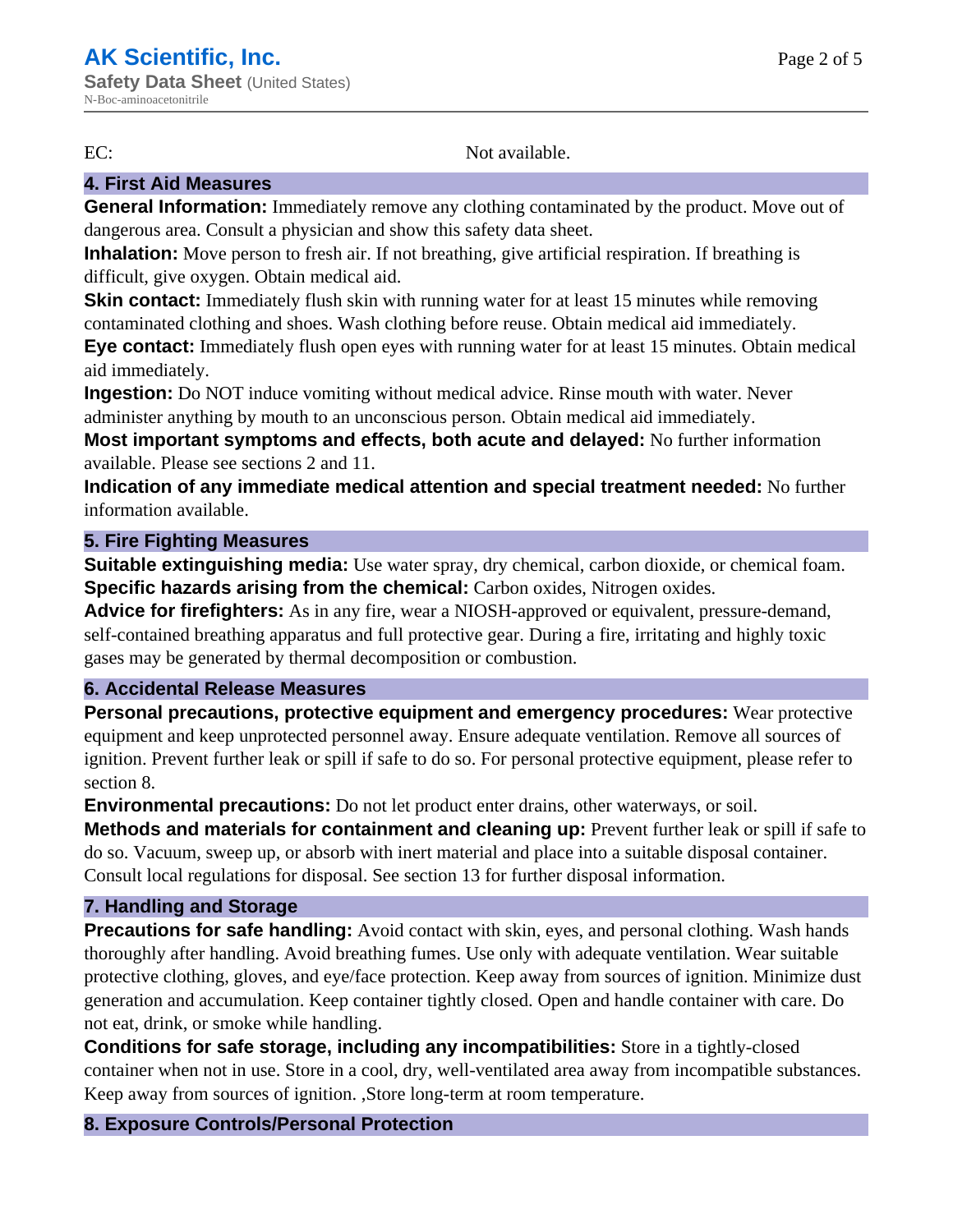#### **Exposure limits:**

| <b>OSHA PEL:</b>  | Not available. |
|-------------------|----------------|
| NIOSH REL:        | Not available. |
| <b>ACGIH TLV:</b> | Not available. |

**Appropriate engineering controls:** Avoid contact with skin, eyes, and clothing. Wash hands before breaks and immediately after handling the product. Facilities storing or utilizing this material should be equipped with an eyewash fountain. Use adequate general and local exhaust ventilation to keep airborne concentrations low.

#### **Personal protection**

- Eyes: Based on an evaluation of the eye or face hazards present, wear chemical splash-resistant safety glasses or goggles with side protection. A face shield may be appropriate in some workplaces. Use eyewear tested and approved under appropriate government standards such as OSHA 29 CFR 1910.133 or EU EN166.
- Hands: Wear gloves selected based on an evaluation of the possible hazards to hands and skin, the duration of use, the physical conditions of the workplace, and the chemical resistance and physical properties of the glove material.
- Skin and body: Protective clothing must be selected based on the hazards present in the workplace, the physical environment, the duration of exposure, and other factors. No fabric can provide protection against all potential hazards; therefore it is important to select the appropriate protective clothing for each specific hazard. At the minimum, wear a laboratory coat and close-toed footwear.
- Respiratory: Respirators are not a substitute for accepted engineering control measures such as enclosure or confinement of the operation, general and local ventilation, and substitution of less toxic materials. When respiratory personal protective equipment is appropriate based on an assessment of respiratory hazards in the workplace, use a NIOSH- or CEN-certified respirator.

#### **9. Physical and Chemical Properties**

| Molecular Formula:<br>156.18<br>Molecular Weight: | C7H12N2O2             |
|---------------------------------------------------|-----------------------|
|                                                   |                       |
|                                                   |                       |
| Odor:<br>Not available.                           |                       |
| pH:                                               | Not available.        |
| <b>Boiling Point Range:</b>                       | Not available.        |
| Freezing/Melting Point:<br>$53-57$ °C             |                       |
| <b>Flash Point:</b>                               | Not available.        |
| <b>Evaporation Rate:</b>                          | Not available.        |
| Flammability(solid,gas):                          | Please see section 2. |
| Explosive limits:                                 | Not available.        |
| Vapor Pressure:                                   | Not available.        |
| Vapor Density:                                    | Not available.        |
| Solubility:                                       | Not available.        |
| <b>Relative Density:</b>                          | Not available.        |
| Refractive Index:                                 | Not available.        |
| Volatility:                                       | Not available.        |
| <b>Auto-ignition Temperature:</b>                 | Not available.        |
| <b>Decomposition Temperature:</b>                 | Not available.        |
| <b>Partition Coefficient:</b>                     | Not available.        |

#### **10. Stability and Reactivity**

Reactivity: Not available. Possibility of hazardous reactions: Conditions to avoid: Dust generation.

Chemical stability:<br>
Stable under recommended temperatures and pressures.<br>
Possibility of hazardous reactions:<br>
Not available.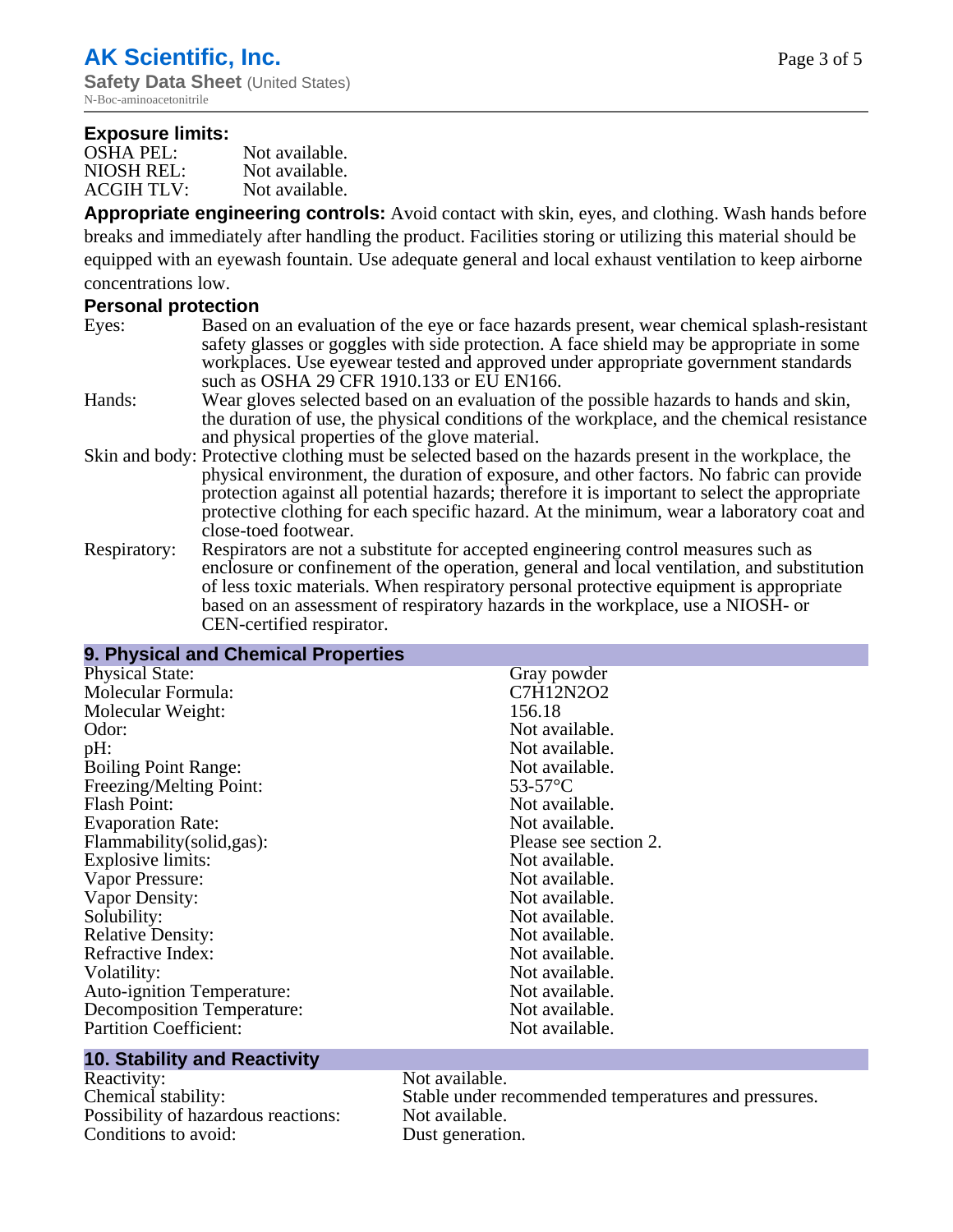| Page 4 of 5 |  |  |
|-------------|--|--|
|             |  |  |

| Incompatible materials:<br>Hazardous decomposition products: | Strong oxidizing agents.<br>Carbon oxides, Nitrogen oxides. |                                                     |
|--------------------------------------------------------------|-------------------------------------------------------------|-----------------------------------------------------|
| 11. Toxicological Information                                |                                                             |                                                     |
| RTECS#                                                       |                                                             | Not available.                                      |
| Acute toxicity:                                              |                                                             | Not available.                                      |
| Routes of exposure:                                          |                                                             | Inhalation, eye contact, skin contact, ingestion.   |
| Symptoms related to the physical, chemical and               |                                                             | Skin contact may result in inflammation             |
| toxicological characteristics:                               |                                                             | characterized by itching, scaling, reddening,       |
|                                                              |                                                             | blistering, pain or dryness. Eye contact may result |
|                                                              |                                                             | in redness, pain or severe eye damage. Inhalation   |
|                                                              |                                                             | may cause irritation of the lungs and respiratory   |
|                                                              |                                                             | system. Overexposure may result in serious illness  |
|                                                              |                                                             | or death.                                           |

# **Carcinogenicity**

IARC: Not classified.<br>Not listed. NTP:<br>
OSHA: Not listed.<br>
Not listed. Not listed. Acute toxic effects: Inflammation of the eye is characterized by redness, watering, and itching. Skin inflammation is characterized by itching, scaling, reddening, or, occasionally, blistering.

#### **12. Ecological Information**

| Not available. |
|----------------|
| Not available. |
| Not available. |
| Not available. |
| Not available. |
|                |

#### **13. Disposal Considerations**

Disposal of waste: Chemical waste generators must determine whether a discarded chemical is classified as hazardous waste. US EPA guidelines for the classification determination are listed in 40 CFR 261.3. Additionally, waste generators must consult state and local hazardous waste regulations to ensure complete and accurate classification. Observe all federal, state and local regulations when disposing of the substance.

Disposal of packaging: Do not reuse containers. Dispose of as unused product.

#### **14. Transportation Information**

| <b>DOT (United States)</b> |                |
|----------------------------|----------------|
| UN number:                 | Not hazmat     |
| Proper shipping name:      | Not available. |
| Transport hazard class:    | Not available. |
| Packing group:             | Not available. |
| <b>IATA</b>                |                |
| <b>UN Number:</b>          | Not DG         |
| Proper shipping name:      | Not available. |
| Transport hazard class:    | Not available. |
| Packing group:             | Not available. |
|                            |                |

#### **15. Regulatory Information**

#### **TSCA (United States)**

This product is NOT on the EPA Toxic Substance Control Act (TSCA) inventory. The product is supplied solely for use in research and development by or under the supervision of a technically